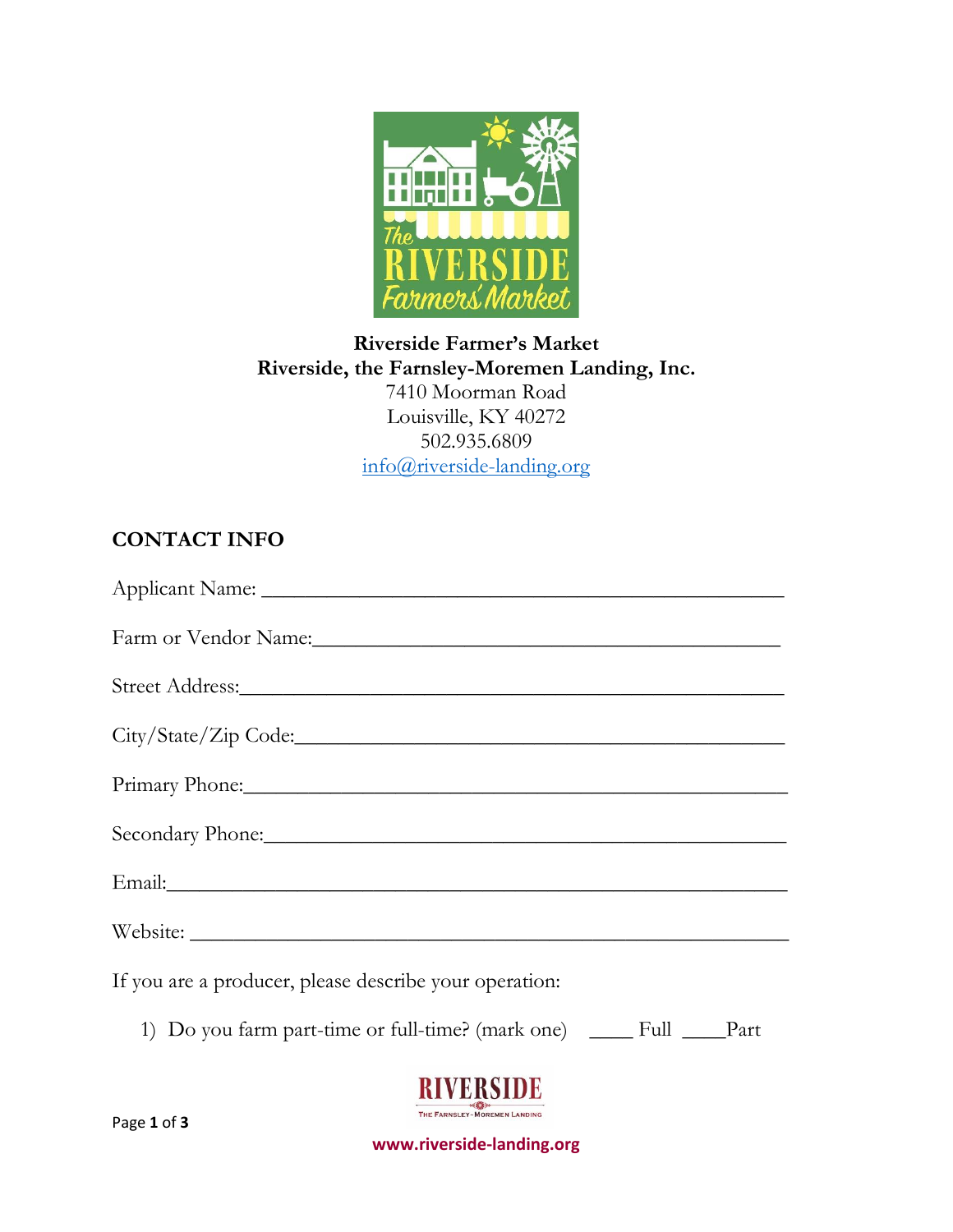- 2) List any other farmers' markets where you are a vendor:
- 3) Describe your booth set up (i.e., number of tables, size of tent trailer, vehicle size, etc.):
- 4) Please list the products you intend to sell at the Riverside Market:

- 5) Tell us about the history of your business and how long it has operated:
- 6) Are you interested in serving on the Riverside Market Advisory Committee?

Les Seconds Contract No Les Sous-Contract Not sure/Tell me more

7) Is your farm certified organic? \_\_\_\_\_\_Yes \_\_\_\_\_\_No

If yes, please attach a copy of your most recent certificate.

Mark the dates you will NOT be able to attend the Riverside Farmers' Market due to vacation, etc:

Dates all listed



**www.riverside-landing.org**